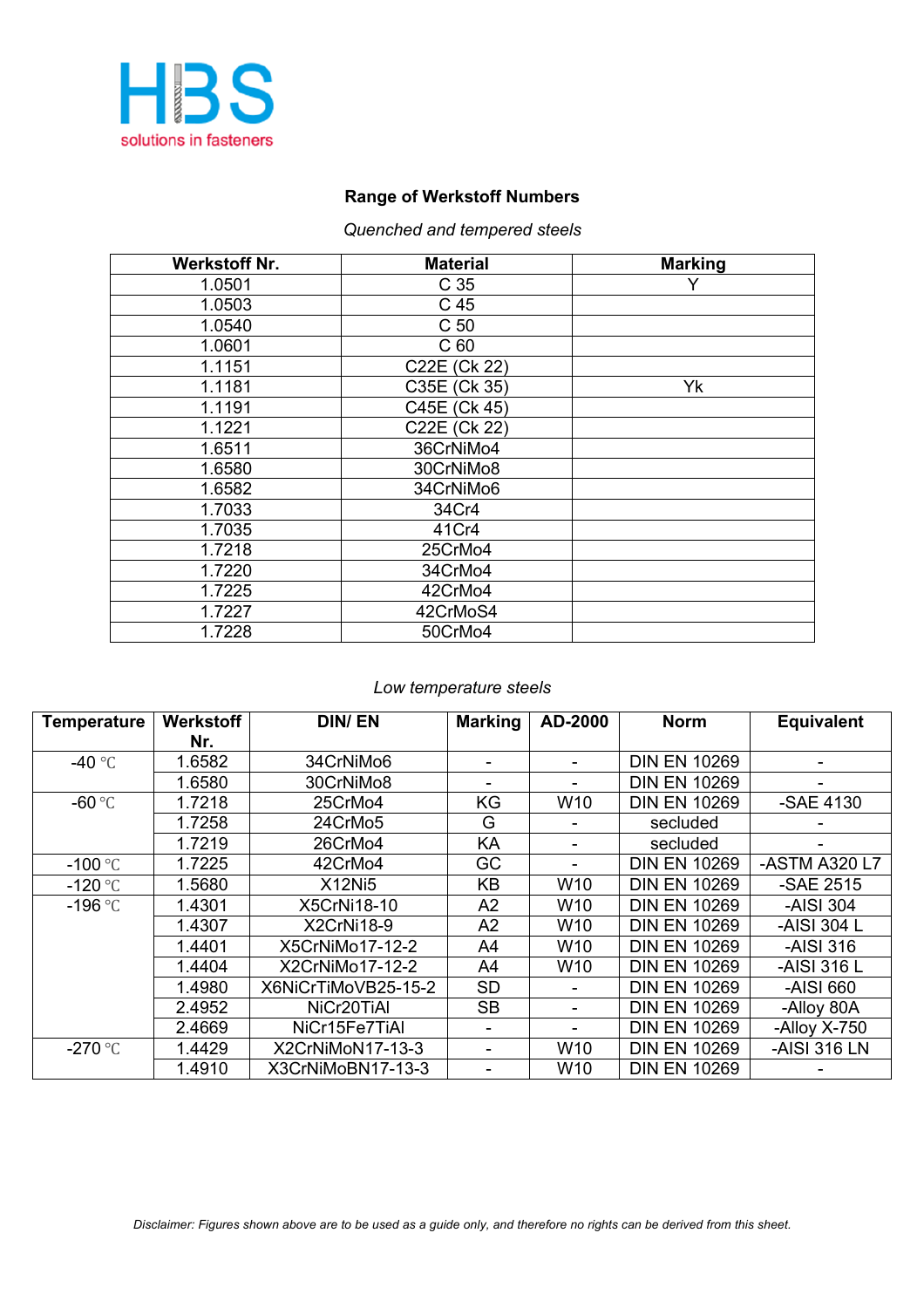

| <b>Temperature</b> | <b>Werkstoff</b> | <b>DIN/EN</b>      | <b>Marking</b> | AD-2000                  | <b>Norm</b>           | <b>Equivalent</b>   |
|--------------------|------------------|--------------------|----------------|--------------------------|-----------------------|---------------------|
|                    | Nr.              |                    |                |                          |                       |                     |
| 600°C              | 1.4913           | X19CrMoNbVN11-1    | <b>VW</b>      | $\sim$                   | <b>DIN EN 10269</b>   |                     |
|                    | 1.7711           | 40CrMoV4-6         | <b>GB</b>      |                          | <b>DIN EN 10269</b>   |                     |
| 500°C              | 1.4923           | X22CrMoV12-1       | V/VH           | W7                       | <b>DIN EN 10269</b>   |                     |
|                    | 1.7225           | 42CrMo4            | GC             | W7                       | <b>DIN EN 10269</b>   | <b>ASTM A193 B7</b> |
|                    | 1.7709           | 21CrMoV5-7         | GA             | W7                       | <b>DIN EN 10269</b>   |                     |
| 400°C              | 1.4404           | X2CrNiMo17-12-2    | A4             | W <sub>2</sub>           | <b>DIN EN 10269</b>   | -AISI 316 L         |
|                    | 1.4429           | X2CrNiMoN17-13-3   |                | W <sub>2</sub>           | <b>DIN EN 10269</b>   | -AISI 316 LN        |
|                    | 1.4571           | X6CrNiMoTi17-12-2  | A <sub>5</sub> | W <sub>2</sub>           | <b>DIN EN 10088-3</b> | -AISI 316 Ti        |
|                    | 1.4541           | X6CrNiTi18-10      |                | W <sub>2</sub>           | <b>DIN EN 10088-3</b> | -AISI 321           |
|                    | 1.4539           | X1NiCrMoCuN25-20-5 |                | W <sub>2</sub>           | <b>DIN EN 10088-3</b> | -AISI 904 L         |
|                    | 1.7218           | 25CrMo4            | KG             | W7                       | <b>DIN EN 10269</b>   | <b>SAE 4130</b>     |
|                    | 1.7258           | 24CrMo5            | G              |                          | secluded              |                     |
|                    | 1.7219           | 26CrMo4            | KA             | $\overline{\phantom{a}}$ | secluded              |                     |
|                    | 1.5511           | 35B2               | YB             | W7                       | <b>DIN EN 10269</b>   |                     |
|                    | 1.1181           | C35E               | YK             | W7                       | <b>DIN EN 10269</b>   |                     |
| 350°C              | 1.4548           | X5CrNi CuNb17-4-4  |                | $\blacksquare$           | WL 1.4548 Teil 2      | AISI 630/17-4 PH    |
|                    | 1.4542           | X5CrNiCuNb16-4     | ÷              | $\blacksquare$           | <b>DIN EN 10088-3</b> | AISI 630/17-4 PH    |
|                    | 1.1191           | C45E               |                |                          | <b>DIN EN 10269</b>   |                     |
| 300°C              | 1.4401           | X5CrNiMo17-12-2    | A4             | W <sub>2</sub>           | <b>DIN EN 10269</b>   | -AISI 316           |
|                    | 1.4301           | X5CrNi18-10        | A2             | W <sub>2</sub>           | <b>DIN EN 10269</b>   | -AISI 304           |

#### *Heat-resistant steels*

#### *Non-magnetizable steels*

| Werkstoff Nr. | DIN / EN               | <b>Material</b>          |
|---------------|------------------------|--------------------------|
| 1.3948        | X4CrNiMnMoN 19 13 8    | ۰                        |
| 1.3952        | X2CrNiMoN 18 14        | -                        |
| 1.3957        | X2CrNiMoNbN 21 15      | ۰                        |
| 1 3964        | X2CrNiMnMoNNb21 16 5 3 | -                        |
| 1.3974        | X3CrNiMoNbN 23 17      | $\overline{\phantom{0}}$ |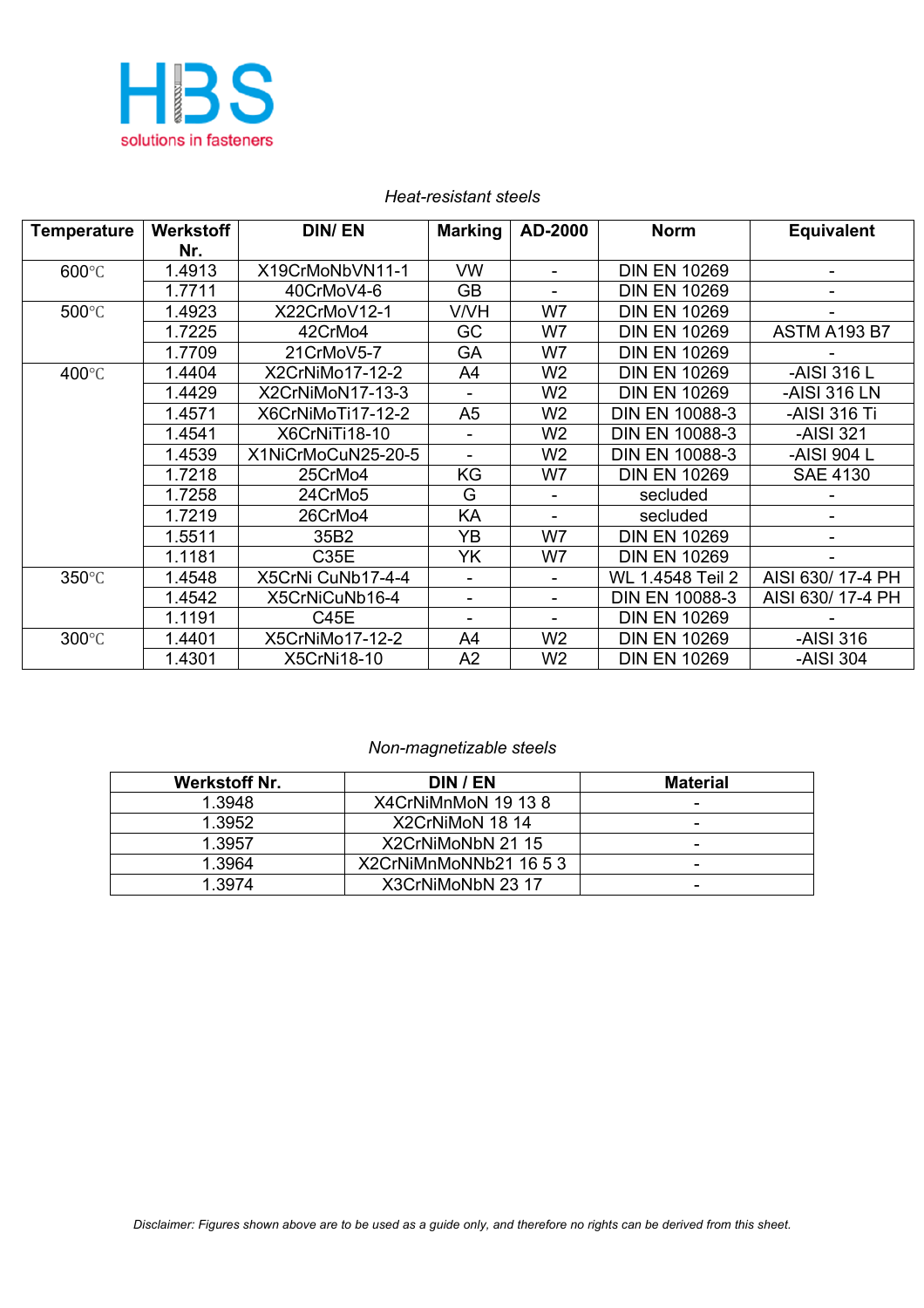

### *Heat-resistant steels and nickel alloys*

| <b>Werkstoff Nr.</b> | <b>DIN/EN</b>         | <b>Brand/Norm</b>                        |
|----------------------|-----------------------|------------------------------------------|
| 1.4713               | X10CrAISi7            | SICRO <sup>®</sup> 8                     |
| 1.4724               | X10CrAISi13           | SICRO <sup>®</sup> <sub>9</sub>          |
| 1.4742               | X10CrAISi18           | SICRO <sup>®</sup> 10 <sup>®</sup>       |
| 1.4762               | X10CrAISi25           | SICRO <sup>®</sup> 12                    |
| 1.4821               | X15CrNiSi25-4         |                                          |
| 1.4828               | X15CrNiSi20-12        | <b>AISI 309</b>                          |
| 1.4835               | X9CrNiSiNCe21-11-2    | 253 MA®                                  |
| 1.4841               | X15CrNiSi2521         | AISI 314 (310)                           |
| 1.4845               | X8CrNi25-21           | <b>AISI 310S</b>                         |
| 1.4864               | X12NiCrSi35-16        | <b>AISI 330</b>                          |
| 1.4876               | X10NiCrAlTi32-21      | Incoloy <sup>®</sup> 800 <sup>®</sup>    |
| 1.4876 H             | X10NiCrAlTi3220       | Incoloy <sup>®</sup> 800 H               |
| 1.4876 HT            | X8NiCrAlTi3221        | Incoloy <sup>®</sup> 800 HT <sup>®</sup> |
| 1.4878               | X8CrNiTi18-10         |                                          |
| 2.4816               | NiCr15Fe              | Inconel <sup>®</sup> 600                 |
| 2.4851               | NiCr <sub>23Fe</sub>  | Inconel® 601                             |
| 2.4856               | NiCr22Mo9Nb           | Inconel® 625                             |
| 2.4951               | NiCr <sub>20</sub> Ti | Nimonic <sup>®</sup> 75                  |

#### *Rust and acid resistant materials*

| <b>Werkstoff Nr.</b> | <b>DIN/EN</b>    | <b>Brand/Norm</b> |
|----------------------|------------------|-------------------|
| 1.4006               | X12Cr13          |                   |
| 1.4016               | X6Cr17           |                   |
| 1.4021               | X20Cr13          | <b>AISI 420</b>   |
| 1.4024               | X15Cr13          |                   |
| 1.4028               | X30Cr13          |                   |
| 1.4034               | X46Cr13          |                   |
| 1.4057               | X17CrNi16-2      | <b>AISI 431</b>   |
| 1.4104               | X14CrMoS17       | <b>AISI 430F</b>  |
| 1.4112               | X90CrMoV18       |                   |
| 1.4122               | X35CrMo17-1      |                   |
| 1.4301               | X5CrNi18-10      | <b>AISI 304</b>   |
| 1.4305               | X8CrNiS18-9      | <b>AISI 303</b>   |
| 1.4306               | X2CrNi19-11      | <b>AISI 304L</b>  |
| 1.4310               | X10CrNi18-8      |                   |
| 1.4313               | X3CrNiMo13-4     |                   |
| 1.4361               | X1CrNiSi18-15-4  |                   |
| 1.4362               | X2CrNiN23-4      | SAF™ 2304®        |
| 1.4371               | X2CrMnNiN17-7-5  |                   |
| 1.4401               | X5CrNiMo17-12-2  | <b>AISI 316</b>   |
| 1.4404               | X2CrNiMo17-12-2  | <b>AISI 316L</b>  |
| 1.4410               | X2CrNiMoN25-7-4  | SAF™ 2507®        |
| 1.4418               | X4CrNiMo16-5-1   |                   |
| 1.4429               | X2CrNiMoN17-13-3 | <b>AISI 316LN</b> |
| 1.4435               | X2CrNiMo18-14-3  | <b>AISI 316L</b>  |
| 1.4436               | X3CrNiMo17-13-3  | <b>AISI 316</b>   |
| 1.4438               | X2CrNiMo18-15-4  | <b>AISI 317L</b>  |

*Disclaimer: Figures shown above are to be used as a guide only, and therefore no rights can be derived from this sheet.*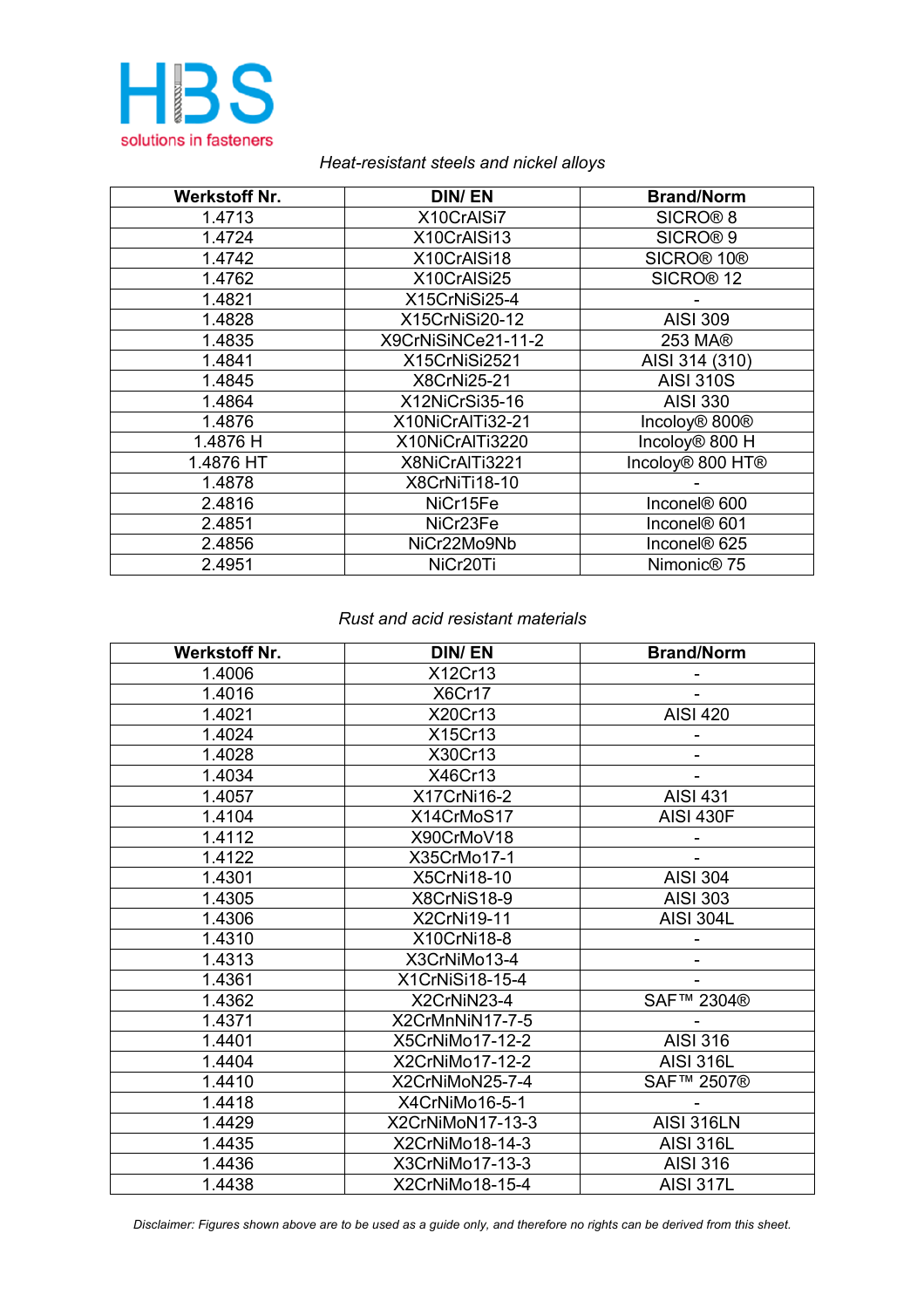

| 1.4439 | X2CrNiMoN17-13-5    | AISI 317LNM                          |
|--------|---------------------|--------------------------------------|
| 1.4460 | X3CrNiMoN27-5-2     | <b>AISI 329</b>                      |
| 1.4462 | X2CrNiMoN22-5-3     | SAF™ 2507®                           |
| 1.4501 | X2CrNiMoCuWN25-7-4  | Zeron <sup>®</sup> 100               |
| 1.4507 | X2CrNiMoCuN25-7-4   |                                      |
| 1.4529 | X1NiCrMoCuN25-20-7  | Alloy 926                            |
| 1.4539 | X1NiCrMoCu25-20-5   | Uranus <sup>®</sup> B6               |
| 1.4541 | X6CrNiTi18-10       | <b>AISI 321</b>                      |
| 1.4542 | X5CrNiCuNb16-4      | 17-4PH®                              |
| 1.4547 | X1CrNiMoCuN20-18-7  | 254SMO <sup>®</sup>                  |
| 1.4550 | X6CrNiNb18-10       | AISI 347/348                         |
| 1.4562 | X1NiCrMoCu32-28-7   | Alloy 31                             |
| 1.4563 | X1NiCrMoCu31-27-4   | Sanicro <sup>®</sup> 28 <sup>®</sup> |
| 1.4571 | X6CrNiMoTi17-12-2   | <b>AISI 316 Ti</b>                   |
| 1.4578 | X3CrNiCuMo17-11-3-2 |                                      |
| 1.4580 | X6CrNiMoNb17-12-2   |                                      |
| 1.4586 | X5NiCrMoCuNb2218    |                                      |

# *Duplex and super duplex steels*

| Werkstoff Nr. | <b>DIN/EN</b>      | <b>Brand/Norm</b> |
|---------------|--------------------|-------------------|
| 1.4362        | X2CrNiN23-4        | SAF™ 2304®        |
| 1.4410        | X2CrNiMoN25-7-4    | SAF™ 2507®        |
| 1.4460        | X3CrNiMoN27-5-2    | AISI 329          |
| 1.4462        | X2CrNiMOn22-5-3    | SAF™ 2507®        |
| 1.4501        | X2CrNiMoCuWN25-7-4 | (Zeron@ 100)      |

## *Highly corrosion resistant nickel materials*

| <b>Werkstoff Nr.</b> | <b>DIN/EN</b>                 | <b>Brand/Material</b>                    |
|----------------------|-------------------------------|------------------------------------------|
| 2.4066               | Ni 99,2                       | Nickel <sup>®</sup> 200                  |
| 2.4068               | LC-Ni 99                      | Nickel <sup>®</sup> 201                  |
| 2.4360               | NiCu30Fe                      | Monel <sup>®</sup> 400                   |
| 2.4375               | NiCu30Al                      | Monel®K 500                              |
| 2.4600               | NiMo29Cr                      | Hastelloy <sup>®</sup> B-3 <sup>®</sup>  |
| 2.4602               | NiCr21Mo14W                   | Hastelloy <sup>®</sup> C-22 <sup>®</sup> |
| 2.4603               |                               | Hastelloy <sup>®</sup> G-30 <sup>®</sup> |
| 2.4605               | NiCr23Mo16AI                  | Alloy 59                                 |
| 2.4606               |                               | Inconel <sup>®</sup> 686                 |
| 2.4610               | NiMo16Cr16Ti                  | Hastelloy <sup>®</sup> C-4               |
| 2.4617               | NiMo28                        | Hastelloy <sup>®</sup> B-2               |
| 2.4619               | NiCr22Mo7Cu                   | Hastelloy <sup>®</sup> G-3               |
| 2.4630 (2.4951)      | NiCr20Ti                      | Nimonic <sup>®</sup> 75                  |
| 2.4631 (2.4952)      | NiCr20TiAl                    | Nimonic <sup>®</sup> 80A                 |
| 2.4632 (2.4969)      | NiCr20Co18Ti                  | Nimonic <sup>®</sup> 90                  |
| 2.4633               | NiCr25FeAIY (Nicrofer6025 HT) | Alloy 602 CA                             |
| 2.4634               | NiCo20Cr15MoAlTi              | Nimonic <sup>®</sup> 105                 |
| 2.4654               | NiCr19Co14Mo4Ti               | Waspaloy®                                |
| 2.4658               | <b>NiCr7030</b>               | Cronix70                                 |
| 2.4660               | NiCr20CuMo                    | 20Cb3®/Alloy 20                          |

*Disclaimer: Figures shown above are to be used as a guide only, and therefore no rights can be derived from this sheet.*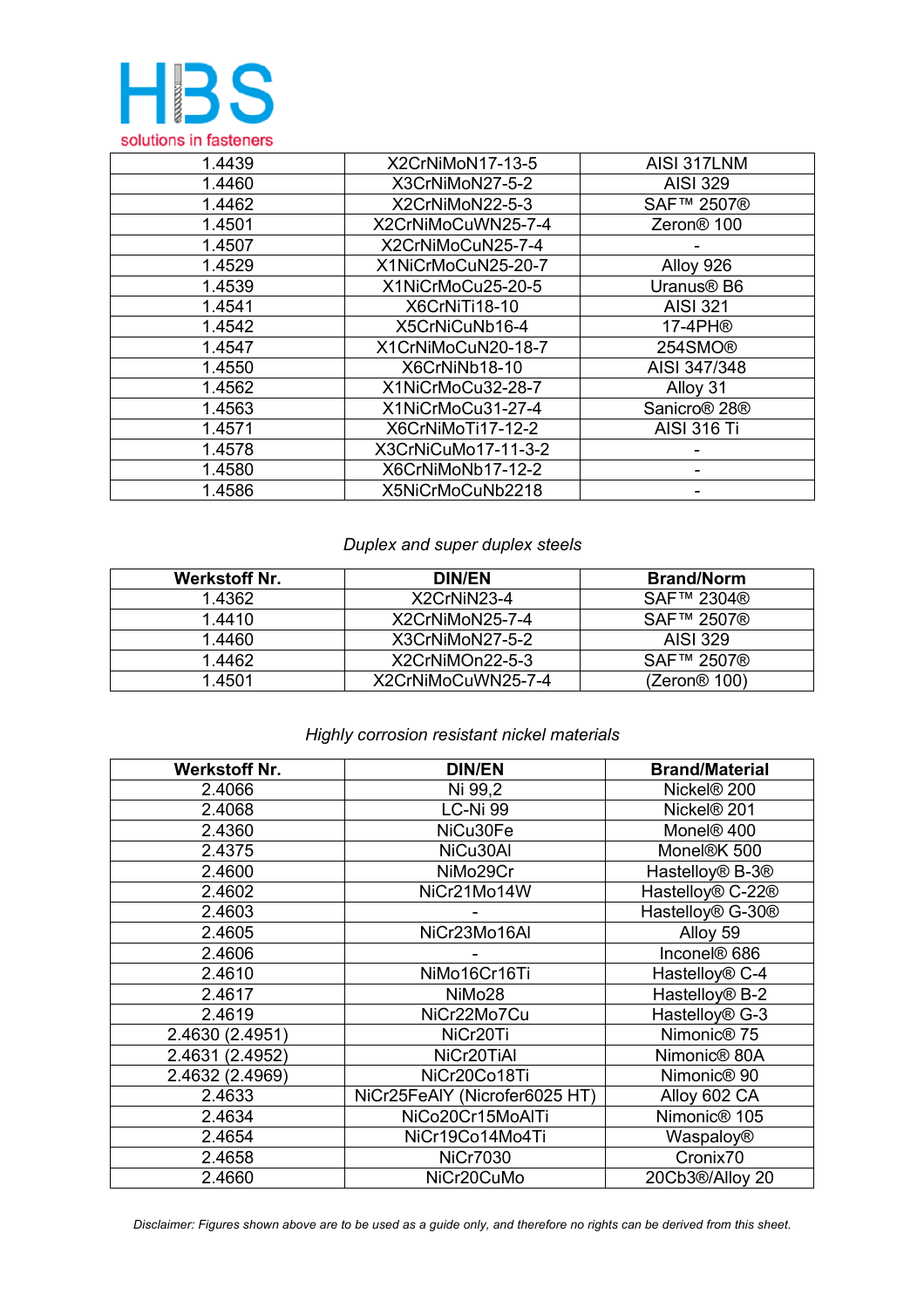

| 2.4663 | NiCr23Co12Mo          | Inconel <sup>®</sup> 617              |
|--------|-----------------------|---------------------------------------|
| 2.4665 | NiCr19NbMo            | Hastelloy <sup>®</sup> X              |
| 2.4668 | NiCr19NbMo            | Inconel <sup>®</sup> 718              |
| 2.4669 | NiCr15Fe7TiAl         | Inconel <sup>®</sup> X--750           |
| 2.4675 | NiCr23Mo16Cu          | Hastelloy® C-2000®                    |
| 2.4816 | NiCr15Fe              | Inconel <sup>®</sup> 600              |
| 2.4819 | NiMo16Cr15W           | Hastelloy <sup>®</sup> C-276          |
| 2.4851 | NiCr <sub>23Fe</sub>  | Inconel <sup>®</sup> 601              |
| 2.4856 | NiCr22Mo9Nb           | Inconel <sup>®</sup> 625              |
| 2.4858 | NiCr <sub>21</sub> Mo | Incoloy <sup>®</sup> 825 <sup>®</sup> |
| 2.4951 | NiCr <sub>20</sub> Ti | Nimonic <sup>®</sup> 75               |
| 2.4952 | NiCr20TiAl            | Nimonic <sup>®</sup> 80A              |
| 2.4969 | NiCr20Co18Ti          | Nimonic <sup>®</sup> 90               |

## *Titanium and titanium alloys*

| <b>Werkstoff Nr.</b> | <b>Material</b> | <b>ASTM Nr.</b> |
|----------------------|-----------------|-----------------|
| 3.7035               | Titan           | Titan Gr.2      |
| 3.7165               | TIAI6V4         | Titan Gr.5      |
| 3.7235               | Ti2Pd           | Titan Gr.7      |

## *Special materials*

| <b>Werkstoff Nr.</b> | <b>Brand/Material</b>                   | UNS Nr.           |
|----------------------|-----------------------------------------|-------------------|
| 1.4542               | 17-4PH®                                 | <b>UNS S17400</b> |
| 1.4547               | 254 SMO <sup>®</sup>                    | <b>UNS S31254</b> |
|                      | AerMet <sup>®</sup> 100 Alloy           | <b>UNS K92580</b> |
|                      | Ferralium <sup>®</sup> 255 <sup>®</sup> |                   |
| 1.6772               | Monix 3 K                               |                   |
| 1.3964               | Nitronic <sup>®50</sup> ®               |                   |
|                      | Nitronic <sup>®60®</sup>                | <b>UNS S21800</b> |
| 1.4462               | SAF™ 2205                               | <b>UNS S31803</b> |
| 1.4362               | SAF™ 2304®                              | <b>UNS S32304</b> |
| 1.4410               | SAF™ 2507®                              | <b>UNS S32750</b> |
| 1.4563               | SANICRO <sup>®</sup> 28                 |                   |
|                      | Tantal                                  |                   |
|                      | Uranus 50                               |                   |
| (1.4501)             | Zeron <sup>®</sup> 100                  | <b>UNS S32760</b> |
|                      | Zirkonium 702                           | <b>UNS R60702</b> |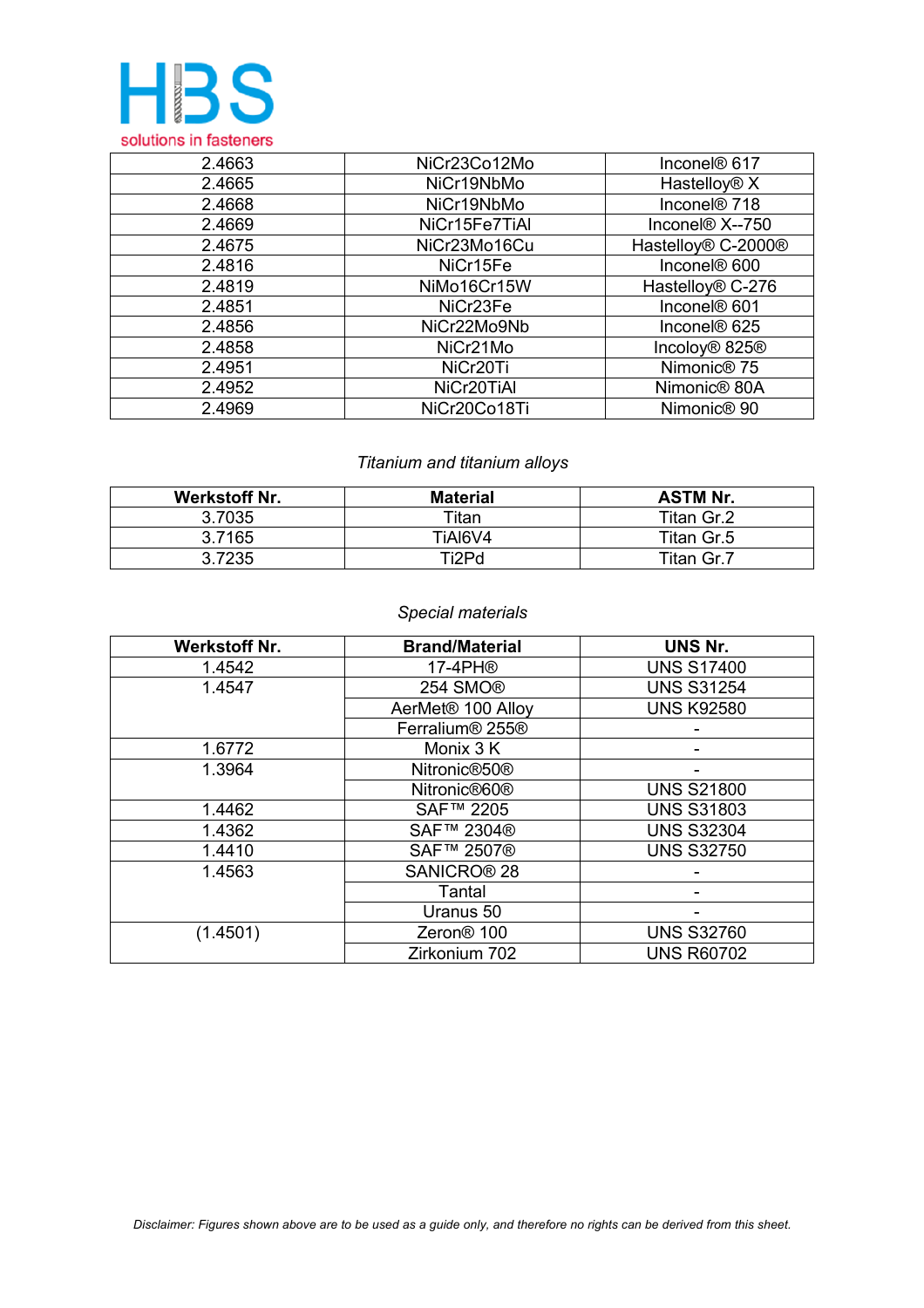

## *ASTM/ASME*

| Low or Medium<br>No Grade Mark<br><b>SAE J429</b><br>Bolts, Screws,<br><b>Carbon Steel</b><br>Grade 1<br><b>Studs</b><br>ASTM A307<br>Low Carbon<br>Grade A & B<br><b>Steel</b><br><b>SAE J429</b><br>Low or Medium<br>Grade 2<br><b>Carbon Steel</b><br><b>SAE J429</b><br>No Grade mark<br><b>Studs</b><br>Medium Carbon<br>Grade 4<br><b>Cold Drawn Steel</b><br>$-1.7362$<br>B <sub>5</sub><br>ASTM A193<br><b>AISI 501</b><br>Bolts, Screws,<br>Grade B5<br><b>Studs</b><br>ASTM A193<br><b>AISI 410</b><br>$-1.4006$<br>B <sub>6</sub><br>for High<br>Grade B6<br>Temperature<br>Service<br>$-1.7225$<br>B7<br>AISI 4140, 4142<br>ASTM A193<br>Grade B7<br>4105<br>Class 1:<br>$-1.7711$<br><b>B16</b><br>ASTM A193<br>CrMoVa<br>Carbide<br>Grade B16<br><b>Alloy Steel</b><br>Solution<br>$-1.4301$<br>B <sub>8</sub><br>ASTM A193<br><b>AISI 304</b><br>treated<br>Grade B8<br>Class 1<br>B <sub>8</sub> C<br><b>AISI 347</b><br>ASTM A193<br>$-1.4550$<br>Grade B8C<br>Class 1<br><b>AISI 316</b><br>$-1.4401$<br>B8M<br>ASTM A193<br>Grade B8M<br>Class 1<br><b>AISI 321</b><br>ASTM A193<br>$-1.4541$<br>B <sub>8</sub> T<br>Grade B8T<br>Class 1<br><b>AISI 304</b><br>$-1.4301$<br>ASTM A193<br>B <sub>8</sub><br>Bolts, Screws,<br><b>Strain Hardend</b><br>Grade B8<br><b>Studs</b><br>Class 2<br>for High<br><b>AISI 347</b><br>B <sub>8</sub> C<br>ASTM A193<br>Temperature<br>$-1.4550$<br>Service<br><b>Strain Hardend</b><br>Grade B8C<br>Class 2<br>Class 2:<br><b>AISI 316</b><br>$-1.4401$<br>B8M<br>ASTM A193<br>Carbide<br>Grade B8M<br><b>Strain Hardend</b><br>Solution<br>Class 2<br>treated and<br><b>AISI 321</b><br>$-1.4541$<br>B <sub>8</sub> T<br>ASTM A193<br>strain hardend<br>Grade B8T<br><b>Strain Hardend</b><br>Class 2<br>AISI 4140, 4142<br>L7<br>Bolts, Screws,<br>$-1.7225$<br>ASTM A320<br><b>Studs</b><br>Grade L7<br>4145<br><b>AISI 4037</b><br>L7A<br>for Low<br>ASTM A320<br>Temperature<br>Grade L7A<br>Service<br><b>AISI 4137</b><br>$-1.7220$<br>L7B<br>ASTM A320 | identification | <b>Norm</b> | <b>Description</b> | <b>Material</b> | Comparable<br><b>EN</b> material |
|--------------------------------------------------------------------------------------------------------------------------------------------------------------------------------------------------------------------------------------------------------------------------------------------------------------------------------------------------------------------------------------------------------------------------------------------------------------------------------------------------------------------------------------------------------------------------------------------------------------------------------------------------------------------------------------------------------------------------------------------------------------------------------------------------------------------------------------------------------------------------------------------------------------------------------------------------------------------------------------------------------------------------------------------------------------------------------------------------------------------------------------------------------------------------------------------------------------------------------------------------------------------------------------------------------------------------------------------------------------------------------------------------------------------------------------------------------------------------------------------------------------------------------------------------------------------------------------------------------------------------------------------------------------------------------------------------------------------------------------------------------------------------------------------------------------------------------------------------------------------------------------------------------------------------------------------------------------------------------------------------------------------------|----------------|-------------|--------------------|-----------------|----------------------------------|
|                                                                                                                                                                                                                                                                                                                                                                                                                                                                                                                                                                                                                                                                                                                                                                                                                                                                                                                                                                                                                                                                                                                                                                                                                                                                                                                                                                                                                                                                                                                                                                                                                                                                                                                                                                                                                                                                                                                                                                                                                          |                |             |                    |                 |                                  |
|                                                                                                                                                                                                                                                                                                                                                                                                                                                                                                                                                                                                                                                                                                                                                                                                                                                                                                                                                                                                                                                                                                                                                                                                                                                                                                                                                                                                                                                                                                                                                                                                                                                                                                                                                                                                                                                                                                                                                                                                                          |                |             |                    |                 |                                  |
|                                                                                                                                                                                                                                                                                                                                                                                                                                                                                                                                                                                                                                                                                                                                                                                                                                                                                                                                                                                                                                                                                                                                                                                                                                                                                                                                                                                                                                                                                                                                                                                                                                                                                                                                                                                                                                                                                                                                                                                                                          |                |             |                    |                 |                                  |
|                                                                                                                                                                                                                                                                                                                                                                                                                                                                                                                                                                                                                                                                                                                                                                                                                                                                                                                                                                                                                                                                                                                                                                                                                                                                                                                                                                                                                                                                                                                                                                                                                                                                                                                                                                                                                                                                                                                                                                                                                          |                |             |                    |                 |                                  |
|                                                                                                                                                                                                                                                                                                                                                                                                                                                                                                                                                                                                                                                                                                                                                                                                                                                                                                                                                                                                                                                                                                                                                                                                                                                                                                                                                                                                                                                                                                                                                                                                                                                                                                                                                                                                                                                                                                                                                                                                                          |                |             |                    |                 |                                  |
|                                                                                                                                                                                                                                                                                                                                                                                                                                                                                                                                                                                                                                                                                                                                                                                                                                                                                                                                                                                                                                                                                                                                                                                                                                                                                                                                                                                                                                                                                                                                                                                                                                                                                                                                                                                                                                                                                                                                                                                                                          |                |             |                    |                 |                                  |
|                                                                                                                                                                                                                                                                                                                                                                                                                                                                                                                                                                                                                                                                                                                                                                                                                                                                                                                                                                                                                                                                                                                                                                                                                                                                                                                                                                                                                                                                                                                                                                                                                                                                                                                                                                                                                                                                                                                                                                                                                          |                |             |                    |                 |                                  |
|                                                                                                                                                                                                                                                                                                                                                                                                                                                                                                                                                                                                                                                                                                                                                                                                                                                                                                                                                                                                                                                                                                                                                                                                                                                                                                                                                                                                                                                                                                                                                                                                                                                                                                                                                                                                                                                                                                                                                                                                                          |                |             |                    |                 |                                  |
|                                                                                                                                                                                                                                                                                                                                                                                                                                                                                                                                                                                                                                                                                                                                                                                                                                                                                                                                                                                                                                                                                                                                                                                                                                                                                                                                                                                                                                                                                                                                                                                                                                                                                                                                                                                                                                                                                                                                                                                                                          |                |             |                    |                 |                                  |
|                                                                                                                                                                                                                                                                                                                                                                                                                                                                                                                                                                                                                                                                                                                                                                                                                                                                                                                                                                                                                                                                                                                                                                                                                                                                                                                                                                                                                                                                                                                                                                                                                                                                                                                                                                                                                                                                                                                                                                                                                          |                |             |                    |                 |                                  |
|                                                                                                                                                                                                                                                                                                                                                                                                                                                                                                                                                                                                                                                                                                                                                                                                                                                                                                                                                                                                                                                                                                                                                                                                                                                                                                                                                                                                                                                                                                                                                                                                                                                                                                                                                                                                                                                                                                                                                                                                                          |                |             |                    |                 |                                  |
|                                                                                                                                                                                                                                                                                                                                                                                                                                                                                                                                                                                                                                                                                                                                                                                                                                                                                                                                                                                                                                                                                                                                                                                                                                                                                                                                                                                                                                                                                                                                                                                                                                                                                                                                                                                                                                                                                                                                                                                                                          |                |             |                    |                 |                                  |
|                                                                                                                                                                                                                                                                                                                                                                                                                                                                                                                                                                                                                                                                                                                                                                                                                                                                                                                                                                                                                                                                                                                                                                                                                                                                                                                                                                                                                                                                                                                                                                                                                                                                                                                                                                                                                                                                                                                                                                                                                          |                |             |                    |                 |                                  |
|                                                                                                                                                                                                                                                                                                                                                                                                                                                                                                                                                                                                                                                                                                                                                                                                                                                                                                                                                                                                                                                                                                                                                                                                                                                                                                                                                                                                                                                                                                                                                                                                                                                                                                                                                                                                                                                                                                                                                                                                                          |                |             |                    |                 |                                  |
|                                                                                                                                                                                                                                                                                                                                                                                                                                                                                                                                                                                                                                                                                                                                                                                                                                                                                                                                                                                                                                                                                                                                                                                                                                                                                                                                                                                                                                                                                                                                                                                                                                                                                                                                                                                                                                                                                                                                                                                                                          |                |             |                    |                 |                                  |
|                                                                                                                                                                                                                                                                                                                                                                                                                                                                                                                                                                                                                                                                                                                                                                                                                                                                                                                                                                                                                                                                                                                                                                                                                                                                                                                                                                                                                                                                                                                                                                                                                                                                                                                                                                                                                                                                                                                                                                                                                          |                |             |                    |                 |                                  |
|                                                                                                                                                                                                                                                                                                                                                                                                                                                                                                                                                                                                                                                                                                                                                                                                                                                                                                                                                                                                                                                                                                                                                                                                                                                                                                                                                                                                                                                                                                                                                                                                                                                                                                                                                                                                                                                                                                                                                                                                                          |                |             |                    |                 |                                  |
|                                                                                                                                                                                                                                                                                                                                                                                                                                                                                                                                                                                                                                                                                                                                                                                                                                                                                                                                                                                                                                                                                                                                                                                                                                                                                                                                                                                                                                                                                                                                                                                                                                                                                                                                                                                                                                                                                                                                                                                                                          |                |             |                    |                 |                                  |
|                                                                                                                                                                                                                                                                                                                                                                                                                                                                                                                                                                                                                                                                                                                                                                                                                                                                                                                                                                                                                                                                                                                                                                                                                                                                                                                                                                                                                                                                                                                                                                                                                                                                                                                                                                                                                                                                                                                                                                                                                          |                |             |                    |                 |                                  |
|                                                                                                                                                                                                                                                                                                                                                                                                                                                                                                                                                                                                                                                                                                                                                                                                                                                                                                                                                                                                                                                                                                                                                                                                                                                                                                                                                                                                                                                                                                                                                                                                                                                                                                                                                                                                                                                                                                                                                                                                                          |                |             |                    |                 |                                  |
|                                                                                                                                                                                                                                                                                                                                                                                                                                                                                                                                                                                                                                                                                                                                                                                                                                                                                                                                                                                                                                                                                                                                                                                                                                                                                                                                                                                                                                                                                                                                                                                                                                                                                                                                                                                                                                                                                                                                                                                                                          |                |             |                    |                 |                                  |
|                                                                                                                                                                                                                                                                                                                                                                                                                                                                                                                                                                                                                                                                                                                                                                                                                                                                                                                                                                                                                                                                                                                                                                                                                                                                                                                                                                                                                                                                                                                                                                                                                                                                                                                                                                                                                                                                                                                                                                                                                          |                |             |                    |                 |                                  |
|                                                                                                                                                                                                                                                                                                                                                                                                                                                                                                                                                                                                                                                                                                                                                                                                                                                                                                                                                                                                                                                                                                                                                                                                                                                                                                                                                                                                                                                                                                                                                                                                                                                                                                                                                                                                                                                                                                                                                                                                                          |                |             |                    |                 |                                  |
|                                                                                                                                                                                                                                                                                                                                                                                                                                                                                                                                                                                                                                                                                                                                                                                                                                                                                                                                                                                                                                                                                                                                                                                                                                                                                                                                                                                                                                                                                                                                                                                                                                                                                                                                                                                                                                                                                                                                                                                                                          |                |             |                    |                 |                                  |
|                                                                                                                                                                                                                                                                                                                                                                                                                                                                                                                                                                                                                                                                                                                                                                                                                                                                                                                                                                                                                                                                                                                                                                                                                                                                                                                                                                                                                                                                                                                                                                                                                                                                                                                                                                                                                                                                                                                                                                                                                          |                |             |                    |                 |                                  |
|                                                                                                                                                                                                                                                                                                                                                                                                                                                                                                                                                                                                                                                                                                                                                                                                                                                                                                                                                                                                                                                                                                                                                                                                                                                                                                                                                                                                                                                                                                                                                                                                                                                                                                                                                                                                                                                                                                                                                                                                                          |                |             |                    |                 |                                  |
|                                                                                                                                                                                                                                                                                                                                                                                                                                                                                                                                                                                                                                                                                                                                                                                                                                                                                                                                                                                                                                                                                                                                                                                                                                                                                                                                                                                                                                                                                                                                                                                                                                                                                                                                                                                                                                                                                                                                                                                                                          |                |             |                    |                 |                                  |
|                                                                                                                                                                                                                                                                                                                                                                                                                                                                                                                                                                                                                                                                                                                                                                                                                                                                                                                                                                                                                                                                                                                                                                                                                                                                                                                                                                                                                                                                                                                                                                                                                                                                                                                                                                                                                                                                                                                                                                                                                          |                |             |                    |                 |                                  |
|                                                                                                                                                                                                                                                                                                                                                                                                                                                                                                                                                                                                                                                                                                                                                                                                                                                                                                                                                                                                                                                                                                                                                                                                                                                                                                                                                                                                                                                                                                                                                                                                                                                                                                                                                                                                                                                                                                                                                                                                                          |                |             |                    |                 |                                  |
|                                                                                                                                                                                                                                                                                                                                                                                                                                                                                                                                                                                                                                                                                                                                                                                                                                                                                                                                                                                                                                                                                                                                                                                                                                                                                                                                                                                                                                                                                                                                                                                                                                                                                                                                                                                                                                                                                                                                                                                                                          |                |             |                    |                 |                                  |
|                                                                                                                                                                                                                                                                                                                                                                                                                                                                                                                                                                                                                                                                                                                                                                                                                                                                                                                                                                                                                                                                                                                                                                                                                                                                                                                                                                                                                                                                                                                                                                                                                                                                                                                                                                                                                                                                                                                                                                                                                          |                |             |                    |                 |                                  |
|                                                                                                                                                                                                                                                                                                                                                                                                                                                                                                                                                                                                                                                                                                                                                                                                                                                                                                                                                                                                                                                                                                                                                                                                                                                                                                                                                                                                                                                                                                                                                                                                                                                                                                                                                                                                                                                                                                                                                                                                                          |                |             |                    |                 |                                  |
|                                                                                                                                                                                                                                                                                                                                                                                                                                                                                                                                                                                                                                                                                                                                                                                                                                                                                                                                                                                                                                                                                                                                                                                                                                                                                                                                                                                                                                                                                                                                                                                                                                                                                                                                                                                                                                                                                                                                                                                                                          |                |             |                    |                 |                                  |
|                                                                                                                                                                                                                                                                                                                                                                                                                                                                                                                                                                                                                                                                                                                                                                                                                                                                                                                                                                                                                                                                                                                                                                                                                                                                                                                                                                                                                                                                                                                                                                                                                                                                                                                                                                                                                                                                                                                                                                                                                          |                |             |                    |                 |                                  |
|                                                                                                                                                                                                                                                                                                                                                                                                                                                                                                                                                                                                                                                                                                                                                                                                                                                                                                                                                                                                                                                                                                                                                                                                                                                                                                                                                                                                                                                                                                                                                                                                                                                                                                                                                                                                                                                                                                                                                                                                                          |                |             |                    |                 |                                  |
|                                                                                                                                                                                                                                                                                                                                                                                                                                                                                                                                                                                                                                                                                                                                                                                                                                                                                                                                                                                                                                                                                                                                                                                                                                                                                                                                                                                                                                                                                                                                                                                                                                                                                                                                                                                                                                                                                                                                                                                                                          |                |             |                    |                 |                                  |
|                                                                                                                                                                                                                                                                                                                                                                                                                                                                                                                                                                                                                                                                                                                                                                                                                                                                                                                                                                                                                                                                                                                                                                                                                                                                                                                                                                                                                                                                                                                                                                                                                                                                                                                                                                                                                                                                                                                                                                                                                          |                |             |                    |                 |                                  |
|                                                                                                                                                                                                                                                                                                                                                                                                                                                                                                                                                                                                                                                                                                                                                                                                                                                                                                                                                                                                                                                                                                                                                                                                                                                                                                                                                                                                                                                                                                                                                                                                                                                                                                                                                                                                                                                                                                                                                                                                                          |                |             |                    |                 |                                  |
|                                                                                                                                                                                                                                                                                                                                                                                                                                                                                                                                                                                                                                                                                                                                                                                                                                                                                                                                                                                                                                                                                                                                                                                                                                                                                                                                                                                                                                                                                                                                                                                                                                                                                                                                                                                                                                                                                                                                                                                                                          |                |             |                    |                 |                                  |
|                                                                                                                                                                                                                                                                                                                                                                                                                                                                                                                                                                                                                                                                                                                                                                                                                                                                                                                                                                                                                                                                                                                                                                                                                                                                                                                                                                                                                                                                                                                                                                                                                                                                                                                                                                                                                                                                                                                                                                                                                          |                |             |                    |                 |                                  |
|                                                                                                                                                                                                                                                                                                                                                                                                                                                                                                                                                                                                                                                                                                                                                                                                                                                                                                                                                                                                                                                                                                                                                                                                                                                                                                                                                                                                                                                                                                                                                                                                                                                                                                                                                                                                                                                                                                                                                                                                                          |                |             |                    |                 |                                  |
|                                                                                                                                                                                                                                                                                                                                                                                                                                                                                                                                                                                                                                                                                                                                                                                                                                                                                                                                                                                                                                                                                                                                                                                                                                                                                                                                                                                                                                                                                                                                                                                                                                                                                                                                                                                                                                                                                                                                                                                                                          |                |             |                    |                 |                                  |
|                                                                                                                                                                                                                                                                                                                                                                                                                                                                                                                                                                                                                                                                                                                                                                                                                                                                                                                                                                                                                                                                                                                                                                                                                                                                                                                                                                                                                                                                                                                                                                                                                                                                                                                                                                                                                                                                                                                                                                                                                          |                |             |                    |                 |                                  |
|                                                                                                                                                                                                                                                                                                                                                                                                                                                                                                                                                                                                                                                                                                                                                                                                                                                                                                                                                                                                                                                                                                                                                                                                                                                                                                                                                                                                                                                                                                                                                                                                                                                                                                                                                                                                                                                                                                                                                                                                                          |                |             |                    |                 |                                  |
|                                                                                                                                                                                                                                                                                                                                                                                                                                                                                                                                                                                                                                                                                                                                                                                                                                                                                                                                                                                                                                                                                                                                                                                                                                                                                                                                                                                                                                                                                                                                                                                                                                                                                                                                                                                                                                                                                                                                                                                                                          |                | Grade L7B   |                    |                 |                                  |

*Disclaimer: Figures shown above are to be used as a guide only, and therefore no rights can be derived from this sheet.*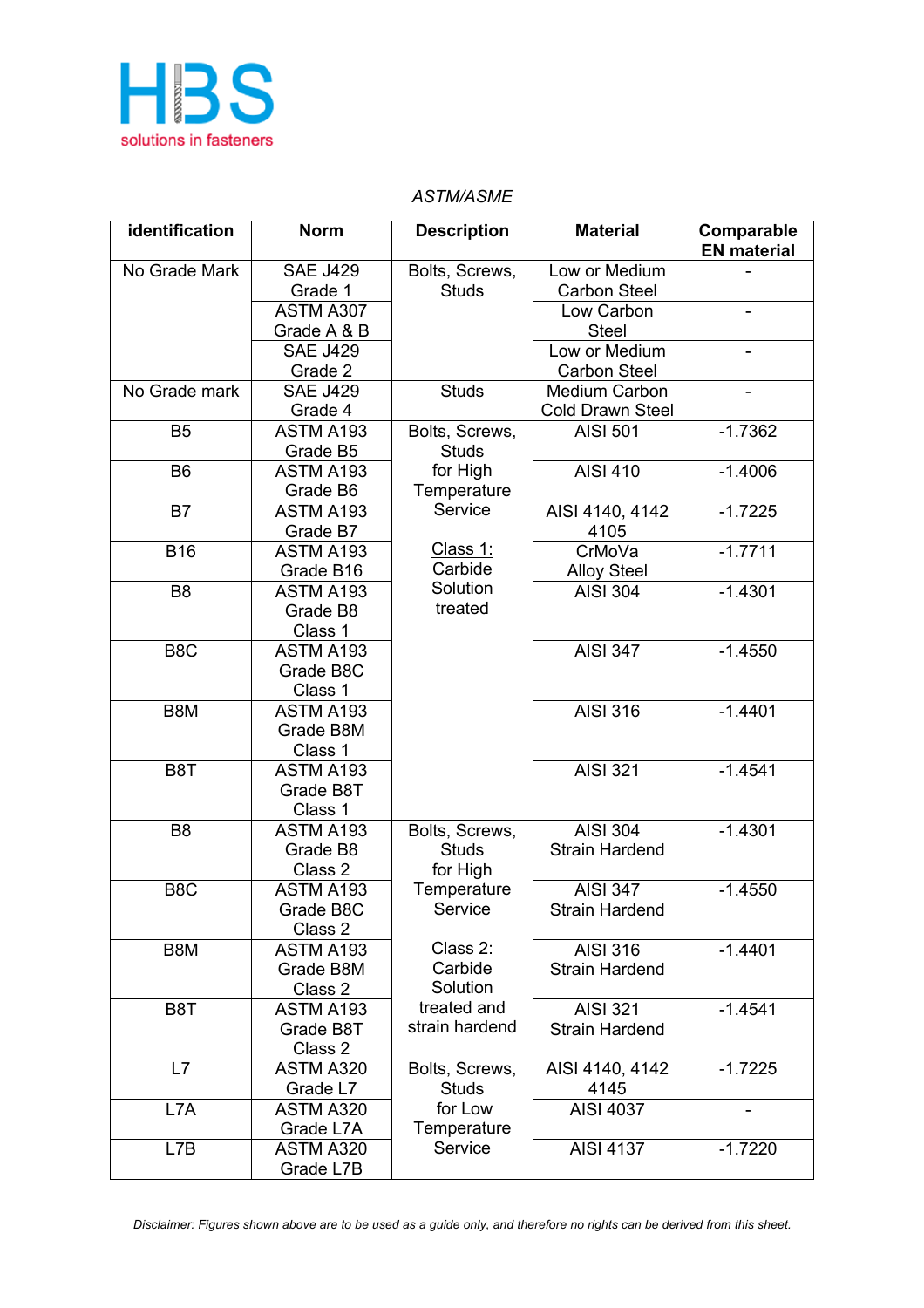

| L7C                           | ASTM A320<br>Grade L7C                   | Quenched and<br>Tempered                        | AISI 8740                                                          | $-1.6546$ |
|-------------------------------|------------------------------------------|-------------------------------------------------|--------------------------------------------------------------------|-----------|
| L43                           | ASTM A320<br>Grade L43                   |                                                 | AISI 4340                                                          | $-1.6580$ |
| B <sub>8</sub>                | ASTM A320<br>Grade B8<br>Class 1         | Bolts, Screws,<br><b>Studs</b><br>for Low       | <b>AISI 304</b>                                                    | $-1.4301$ |
| B <sub>8</sub> C              | ASTM A320<br>Grade B8<br>Class 1         | Temperature<br>Service                          | <b>AISI 347</b>                                                    | $-1.4550$ |
| B <sub>8</sub> T              | ASTM A320<br>Grade B8<br>Class 1         | Class 1:<br>Carbide<br>solution                 | <b>AISI 321</b>                                                    | $-1.4541$ |
| B8F                           | ASTM A320<br>Grade B8<br>Class 1         | treated                                         | AISI 303 (Se)                                                      | $-1.4305$ |
| B8M                           | ASTM A320<br>Grade B8<br>Class 1         |                                                 | <b>AISI 316</b>                                                    | $-1.4401$ |
| B <sub>8</sub>                | ASTM A320<br>Grade B8<br>Class 1         | Bolts, Screws,<br><b>Studs</b><br>for Low       | <b>AISI 304</b>                                                    | $-1.4301$ |
| B <sub>8</sub> C              | ASTM A320<br>Grade B8C<br>Class 2        | Temperature<br>Service                          | <b>AISI 347</b>                                                    | $-1.4550$ |
| B <sub>8</sub> T              | ASTM A320<br>Grade B8T<br>Class 2        | Class 2:<br>Carbide<br>Solution                 | <b>AISI 321</b>                                                    | $-1.4541$ |
| B8F                           | ASTM A320<br>Grade B8F<br>Class 2        | <b>Treated and</b><br>strain hardend            | AISI 303 (Se)                                                      | $-1.4305$ |
| B8M                           | ASTM A320<br>Grade B8M<br>Class 2        |                                                 | <b>AISI 316</b>                                                    | $-1.4401$ |
| 3 Radial Lines<br>$120^\circ$ | <b>SAE J429</b><br>Grade 5<br>ASTM A449  | Bolts, Screws,<br><b>Studs</b>                  | Medium Carbon<br><b>Steel Quenched</b><br>and Temperd              |           |
| 3 Radial Lines<br>$90^\circ$  | <b>SAE J429</b><br>Grade 5.1             | Bolts, Screws,<br><b>Studs</b>                  | Low or Medium<br><b>Carbon Steel</b><br>Quenched and<br>Temperd    |           |
| 3 Radial Lines<br>$60^\circ$  | <b>SAE J429</b><br>Grade 5.2             | Bolts, Screws,<br><b>Studs</b>                  | Low Carbon<br><b>Martensitic Steel</b><br>Quenched and<br>Tempered |           |
| A325                          | ASTM A325<br>Type 1                      | <b>High Strength</b><br><b>Structural Bolts</b> | <b>Medium Carbon</b><br><b>Steel Quenched</b><br>and Temperd       |           |
|                               | <b>ASTM 325</b><br>Type 2<br>(Withdrawn) |                                                 | Low Carbon<br><b>Martensitic Steel</b><br>Quenched and<br>Tempered |           |